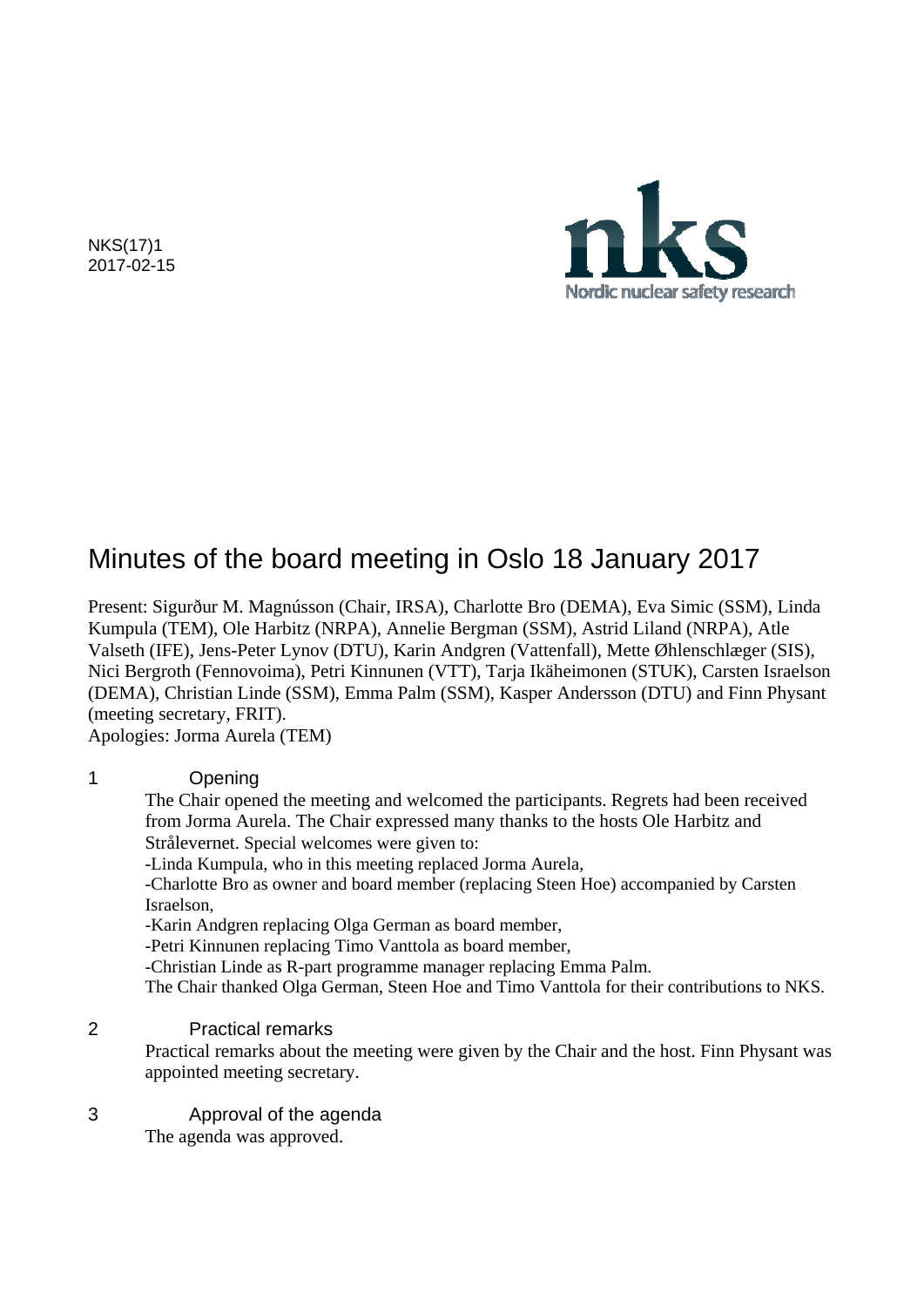4 Minutes of last board meeting (Copenhagen, 22 June 2016) The minutes were approved. Actions A to D noted in the appendix of the minutes of the last board meeting will be noted in parenthesis in these minutes when handled during today's meeting.

#### 5 News since last board meeting

a. Report from the owners' group meeting

There has been no owners' group meeting since the last board meeting. The Chair informed of an informal owners' meeting under meeting item 5 b.

b. News from board members' organisations

The members informed each other about relevant news.

Charlotte Bro informed about recent changes in legislation of relevance for DEMA as nuclear authority. Firstly a new act on the control of peaceful use nuclear material in Greenland has been adopted. According to the new act, DEMA has to control and supervise the use and whereabouts of nuclear material which may be extracted in Greenland. This has to be done in order to fulfill the IAEA safeguards obligations. Secondly, the obligations arising out of the amended Convention on Physical Protection on Nuclear Material and Nuclear Facilities have been included in the Danish Emergency Act, thereby by law establishing what was already a long time practice that DEMA supervise that operators comply with the obligations on physical protection. At certain points the law stipulates higher standards than those required by the convention, for instance category III-material must be protected according the stricter requirements for category II-material, thereby applying the highest international stands.

Charlotte Bro also informed that due to cut backs DEMA is not able in 2017 to provide funding for NKS at the same level as in 2016 – and that further reduction for 2018 could be expected. Charlotte Bro stressed the importance of keeping administrative costs down and that these costs, as a %, for NKS are much higher than in DEMA and they need to be reduced. Furthermore Charlotte Bro informed that DEMA believes that the EU rules for public procurement should apply to the contract for the NKS Secretariat and that the salary for the PC´s were very high, 510 000 DKK for a half time position. Charlotte Bro suggested that it should be considered if the PC activity could be undertaken with 25% rather than 50% of a full position.

It was however pointed out by other board members that a large part of the tasks undertaken by the PC's and also the secretariat's role in the considerable outreach can not be characterised as administration, but in fact work of a scientific nature.

Eva Simic informed the board about an evaluation carried out by the consultant firm Oxford Research on behalf of SSM on the added value of NKS in Swedish perspective. An evaluation report with conclusions and recommendations is close to finalisation. Eva Simic will distribute this report to the board members.

Eva Simic also informed about SSM's new government mission regarding the national competence, and Eva Simic also informed about SSM's research conference in November 22-23.

The Chair informed of an informal owners meeting in the evening of 17 January 2017 between Iceland, Denmark and Norway. Sweden and Finland were not able to attend. The aim of the meeting was to address the concerns raised by Denmark regarding the administrative costs, expressed in a letter to the other owners from DEMA, see also the report by the DEMA board member, above. The administrative costs have been discussed from time to time in the NKS board and among the owners. Now it is about 10 years since a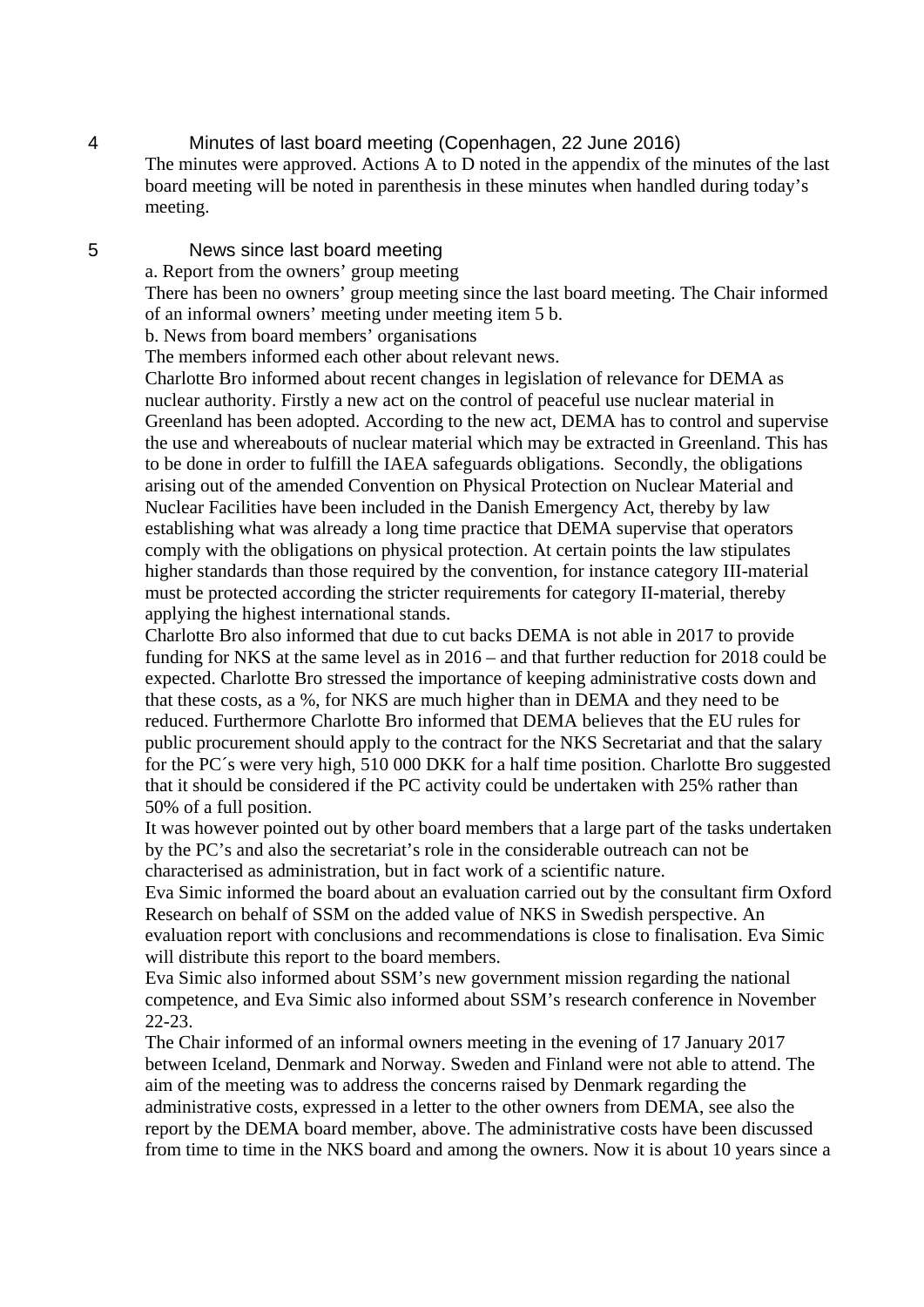major reorganization of NKS took place and it may be feasible to take a look at NKS structure and activities including the administration in order to explore opportunities for enhancing efficiency and reducing costs. The way forward regarding these issues (i.e. establishing working groups with well-defined tasks) will be addressed at the next board meeting in June following a thorough discussion of the evaluation report by Oxford Research on the added value of NKS in Swedish perspective. The preparations for the June board meeting will be in consultations with the owners and there may be need for one or more owners meeting.

#### c. Administrative news

Finn Physant informed the board that the policy document "This is NKS" had been updated by exchanging "2015" with "2016" concerning the size of the annual contributions to NKS. A new folder will be published in 2017 and the "Handbook for NKS applicants and activity leaders" as of April 2016 is still valid.

Annelie Bergman suggested that the 2017 folder only should be produced in an electronic version. The board agreed to this.

#### 6 Financial status

Finn Physant presented the distributed material: Financial status report and financial programme specification, both dated 16 December 2016. At this date the reserve was estimated to approximately 0,92 MDKK, which is according to the recommendation given by the auditor. – The board took note of the financial situation.

Charlotte Bro asked if a reserve of approximately 1 MDKK really was needed. The Chair informed that this was in line with a recommendation from NKS' auditor a few years back when severe currency fluctuations gave rise to concern regarding NKS' financial well being and suggested that Charlotte Bro address this question to the auditor at the next board meeting.

#### 7 Agreements

The following four agreements were prepared for the board's decision:

-R-part programme manager 2017 with Strålsäkerhetsmyndigheten

-B-part programme manager 2017 with DTU Nutech

-secretariat until 30 June 2018 with FRIT and

-auditing for the accounts of 2016 with Dansk Revision.

All these agreements were approved with the following comments:

In the programme manager contracts the last half sentence "or agreed with the programme manager in advance" will be erased.

The secretariat contract will be prolonged to 31 July 2018 enabling the board to decide the possible renewal of this contract during the January 2018 board meeting 6 months before the termination of this agreement the latest.

#### 8 R-part: status and new activities

Emma Palm made a presentation of the status of the ongoing R-part activities. Overall the work in NKS-R is progressing well. Since the last board meeting in January, 15 final reports have been published on the NKS website. All activities started in 2015 (and earlier) are completed. All contracts for 2016 activities have been agreed and signed, overall the work in NKS-R is progressing according to plan. Travel assistance has been granted to one young scientist. Several seminars and publications has resulted from the NKS-R activities.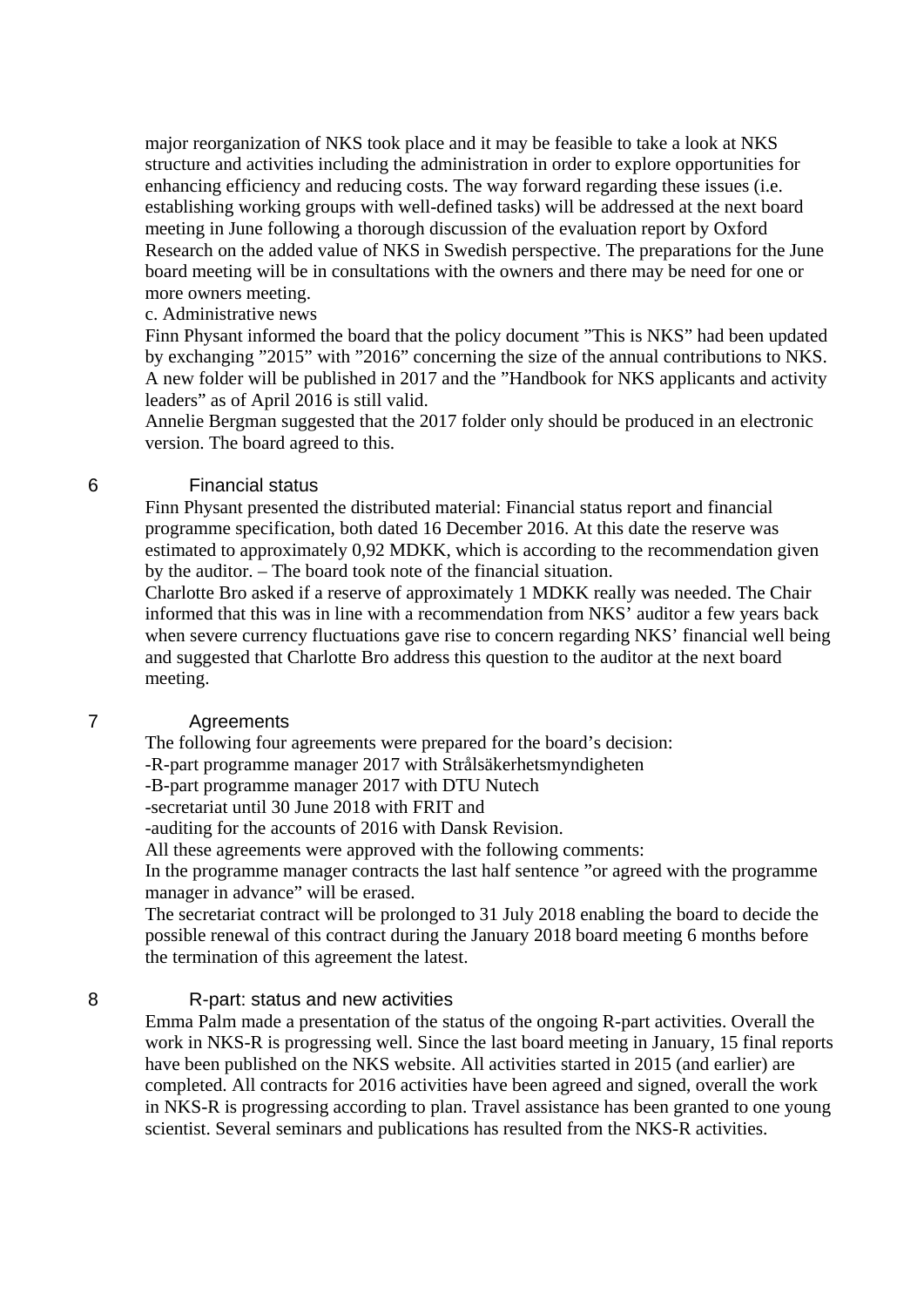Christian Linde presented the evaluation results and funding recommendations for CfP 2017. NKS-R received 14 proposals this year (6 continued, 2 renewed and 6 new proposals), with a total funding request of 6948 kDKK. Two funding alternatives were presented based on the evaluations with a total budget equal to 3100 kDKK. The first alternative suggested full funding for six proposals and the second alternative suggested funding for seven proposals with a reduction of the requested amounts by ca 13 %. After some discussions, the board favored the second funding alternative and agreed to fund the following seven activities in 2017 (all amounts in kDKK):

| <b>SPARC</b>   | 524 |
|----------------|-----|
| <b>NORDEC</b>  | 524 |
| <b>COPSAR</b>  | 493 |
| <b>FIREBAN</b> | 393 |
| SC AIM         | 279 |
| <b>HYBRID</b>  | 493 |
| <b>WRANC</b>   | 393 |

The total budget for these seven activities is 3100 kDKK.

Petri Kinnunen commented the application of the HYBRID project. In the project application it had been marked that VTT would invest 122 kDKK in the project, but is not applying any NKS money for itself. This is a false budgeting as VTT is not investing direct funding for this project. VTT will do similar work in the Finnish nuclear safety research programme SAFIR2018 and most likely the Finnish contribution in HYBRID is meant to be exchange of knowledge between these projects, but direct transfer of money from VTT it will not be.

Christian Linde presented a recent publication issue encountered by VTT. They had submitted a manuscript to a peer-review journal for publication of results from the ATR activity, which was funded by NKS in 2015. The manuscript was not accepted for publication since the ATR final report (NKS-372) was already available on the NKS website. The coordination group realised this case highlights a potential conflict between the ideal of openness of NKS and the opportunity for scientists to publish their results in peerreview journals. To solve this particular issue, the coordination group decided to remove the NKS-report from the website and to have VTT resubmitting a revised report with a link to the open access article where the results are published. VTT and NSK will split the cost of 1900 USD. Special attention should be made before publishing NKS-reports on the website to avoid similar cases in the future. Action: the program managers shall ask the activity leader when the final report is submitted if they intend to publish, if so the NKS report will be put on the NKS website after the publication is finished.

#### 9 B-part: status and new activities

Kasper Andersson presented a status report for ongoing activities. In an overall view the activities are progressing well. There are no delayed activities started before 2016. The activities from 2016 are being carried out on schedule, but in a few cases with acceptable delays. Young scientist travel assistance has been granted to 2 scientists. Both NKS-B seminars planned in 2016 have been carried out: GAMMASPEC and NORDUM. Kasper Andersson presented the evaluation results and funding recommendation for CfP 2017 – a total of 16 (of these 3 are continued) proposals were received. After some discussion the board agreed to fund the following activities in 2017 (all amounts in kDKK):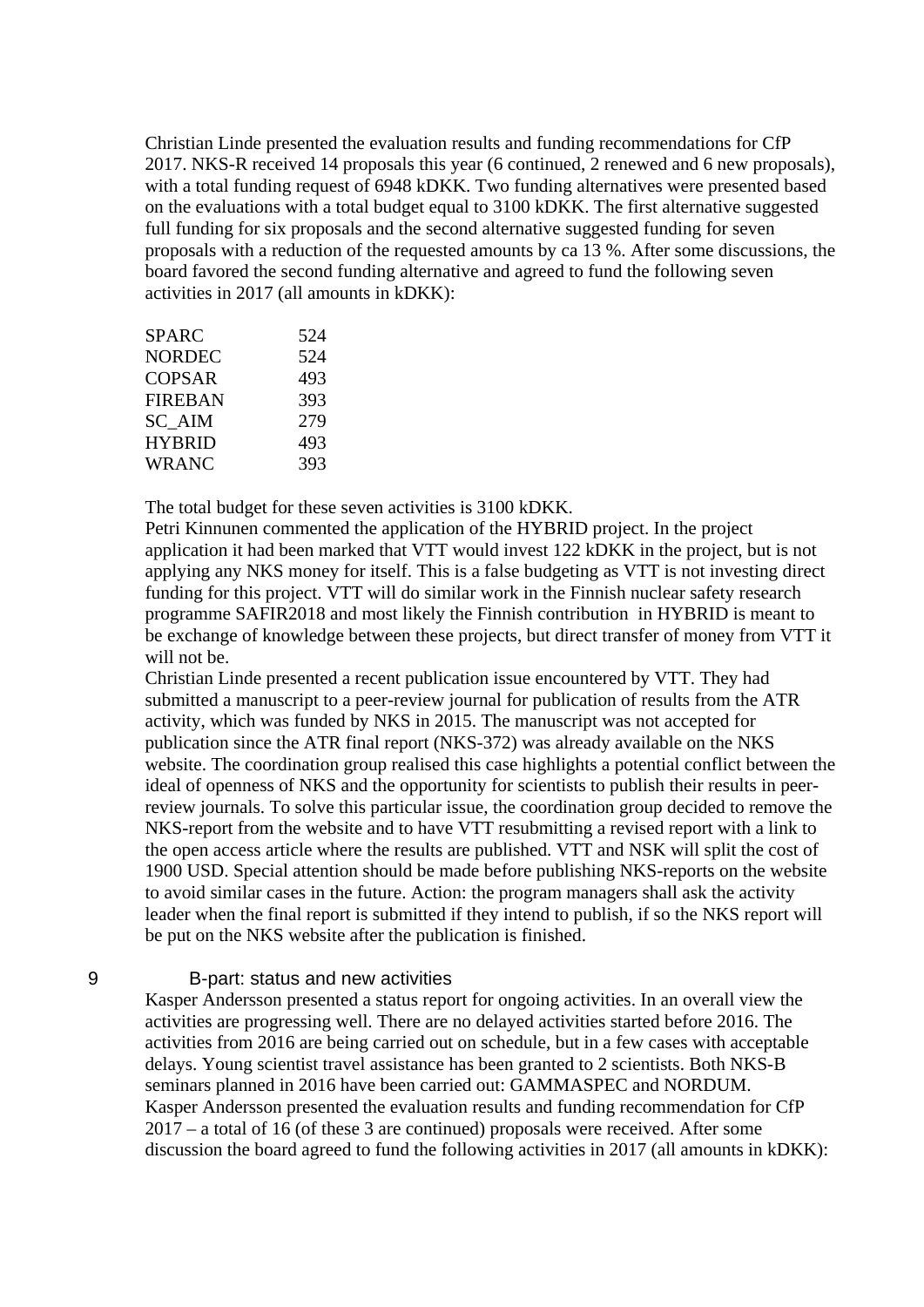| <b>EPHSOGAM</b>  | 381 |
|------------------|-----|
| AUTOMORC         | 452 |
| GAMMASPEC        | 381 |
| NORDIC ICP       | 272 |
| CAMNAR           | 363 |
| <b>NEXUS</b>     | 390 |
| <b>AVESOME</b>   | 435 |
| <b>RADSHIELD</b> | 426 |

The total budget for these 8 activities is 3100 kDKK.

#### 10 Budget for 2017

Finn Physant presented the distributed budget proposal of 9 January 2017. Three revisions to this proposal were made. The contribution from DEMA was corrected to 375,000 DKK. The contribution from IFE was corrected to 110,000 NOK. The common expense budget was reduced to 200,000 DKK. - The budget approved by the board is attached to these minutes in appendix A.

#### 11 NKS article

Christian Linde presented a draft plan for an article on the impact of NKS on Nordic collaboration within nuclear reactor safety and emergency preparedness, which was suggested earlier at the last board meeting in June 2016. A main objective of the article was described aiming at highlighting the value of NKS activities and collaborations to the Nordic and the international communities, e.g. by scientific and technical excellence, developing competence, end-user relevance and building networks. A discussion with the board followed suggesting to find e.g. a French journal for publication and to focus on the results of NKS sponsored activities and the outcome of collaborations (action A).

#### 12 NKS R and B seminar 2019

Kasper Andersson presented to the board the coordination group's first draft of a seminar outline. The targeted audience is broad, including authorities/regulators, operators/industries, technical consultants, universities/academia, young and senior scientists and media. The location is to be a Nordic capitol (for the board to decide). It is to take place over 1½ days in January 2019. Lessons learned from previous seminars include: less technical detail in presentations, more focus, more breaks, more discussion time, and more female speakers. The coordination group presented a wish for a seminar program work group consisting of the 2 PM's, Finn Physant, and Astrid Liland, Karin Andgren, Kaisu Leino and Gisli Jonsson. Astrid Liland and Karin Andgren were positive for participation and Kaisu Leino and Gisli Jonsson will be invited. This group is balanced wrt. R/B, Nordic countries and gender, and is very experienced wrt. NKS work. Some ideas for the seminar structure were presented, which may serve as an input for the initial discussions in the program group. NKS PC's could give presentations at the seminar of the journal publication, that would be finalized then. It was agreed to again have alternating R and B presentation groups, and that also this seminar should if possible have 3-4 high ranking key speakers to increase sales value (action A). It was discussed if there should be a seminar fee for participants, but it was pointed out that this would be against fundamental principles of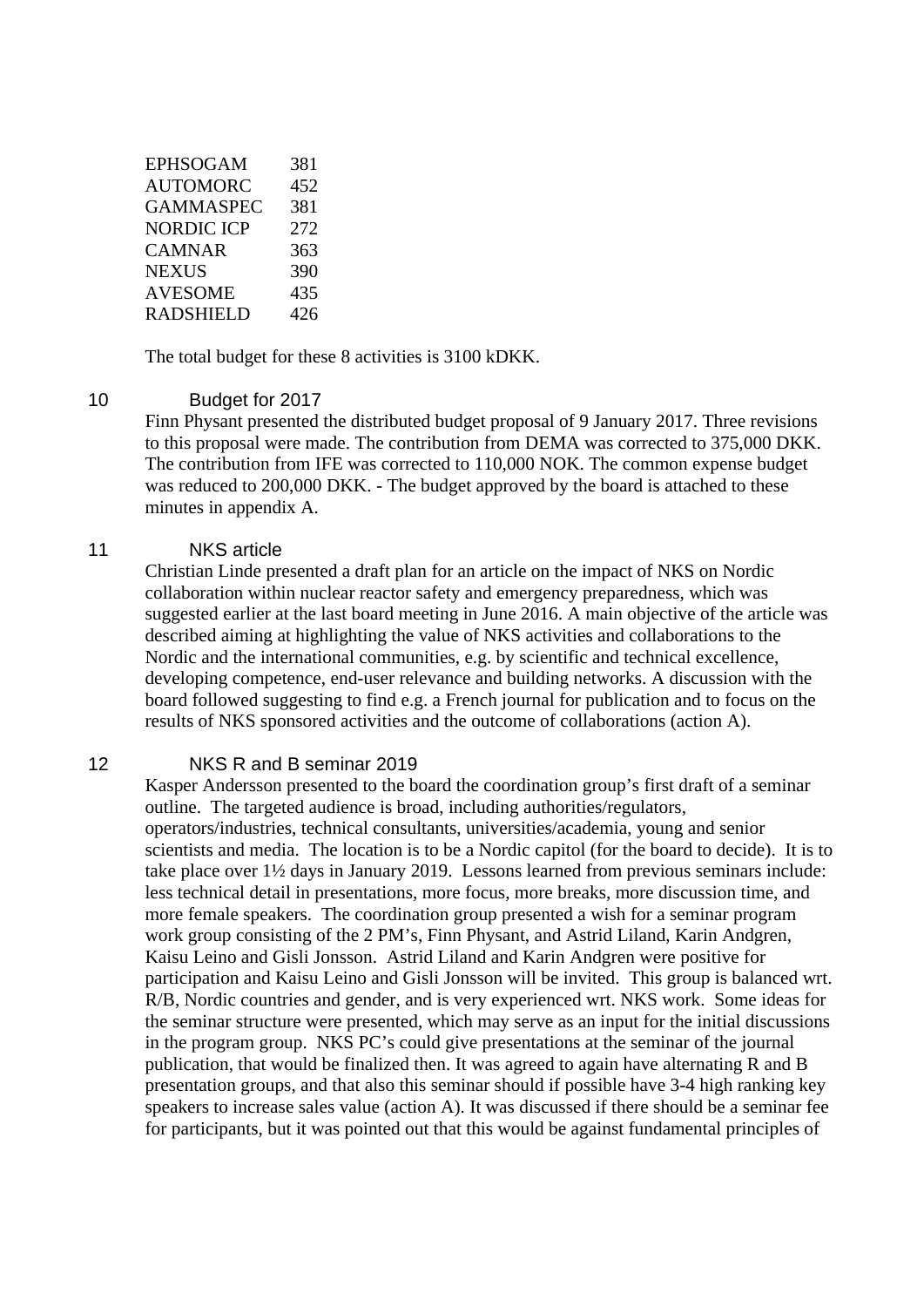NKS. - The board was supportive of the seminar outline and the coordination group will develop the seminar plan further for the next board meeting.

#### 13 Information activities

Finn Physant informed the board about the status of the website, NewsLetters etc. User statistics of the present generation of website software have now been obtained for more than 4 years and were presented. This presentation included a graphical presentation (action C). 3 NewsFlashes and one NewsLetter have been distributed since the last board meeting including news on the last board meeting, CfP 2017, seminars, reports, young scientist travels etc. There is now a list of more than 500 e-mail adresses, to which the electronic letters are sent. A new and updated version of the pamphlet "Nordic Nuclear Safety Research" will be published in 2017 (only in an electronic version).

#### 14 NKS and LinkedIn

Christian Linde presented a plan for the entry of NKS on LinkedIn as a way to extend the networking opportunities for NKS. LinkedIn can be seen as an additional channel for spreading news from newsletters and newsflashes. An NKS LinkedIn site could also serve as a hub for networking among the LinkedIn users that choose to become "followers of NKS", which could be of particular interest for young scientists. NKS news posted on LinkedIn could also be easily forwarded through the networks of the followers, thereby offering an opportunity for the news to be spread beyond the current list of subscribers. The LinkedIn site would also include a short presentation of NKS and a link to the NKS internet website (action D). The board supported the initiative and approved the plans. Status report will follow at the next board meeting.

#### 15 Other issues

No other issues.

#### 16 Next meeting

Next meeting will be in Copenhagen 8 June 2017. The owners were asked to reserve 7 June for a possible owners´group meeting in Copenhagen.

#### 17 End of meeting

Many thanks for a good meeting were expressed by the chairman – especially to the organizers at Strålevernet. Many thanks were given to Emma Palm for her valuable contributions to NKS as R-part programme manager.

Sigurður M. Magnússon Chairman

Finn Physant Meeting secretary

Appendices: A: Budget decision for 2017 B: Actions from the board meeting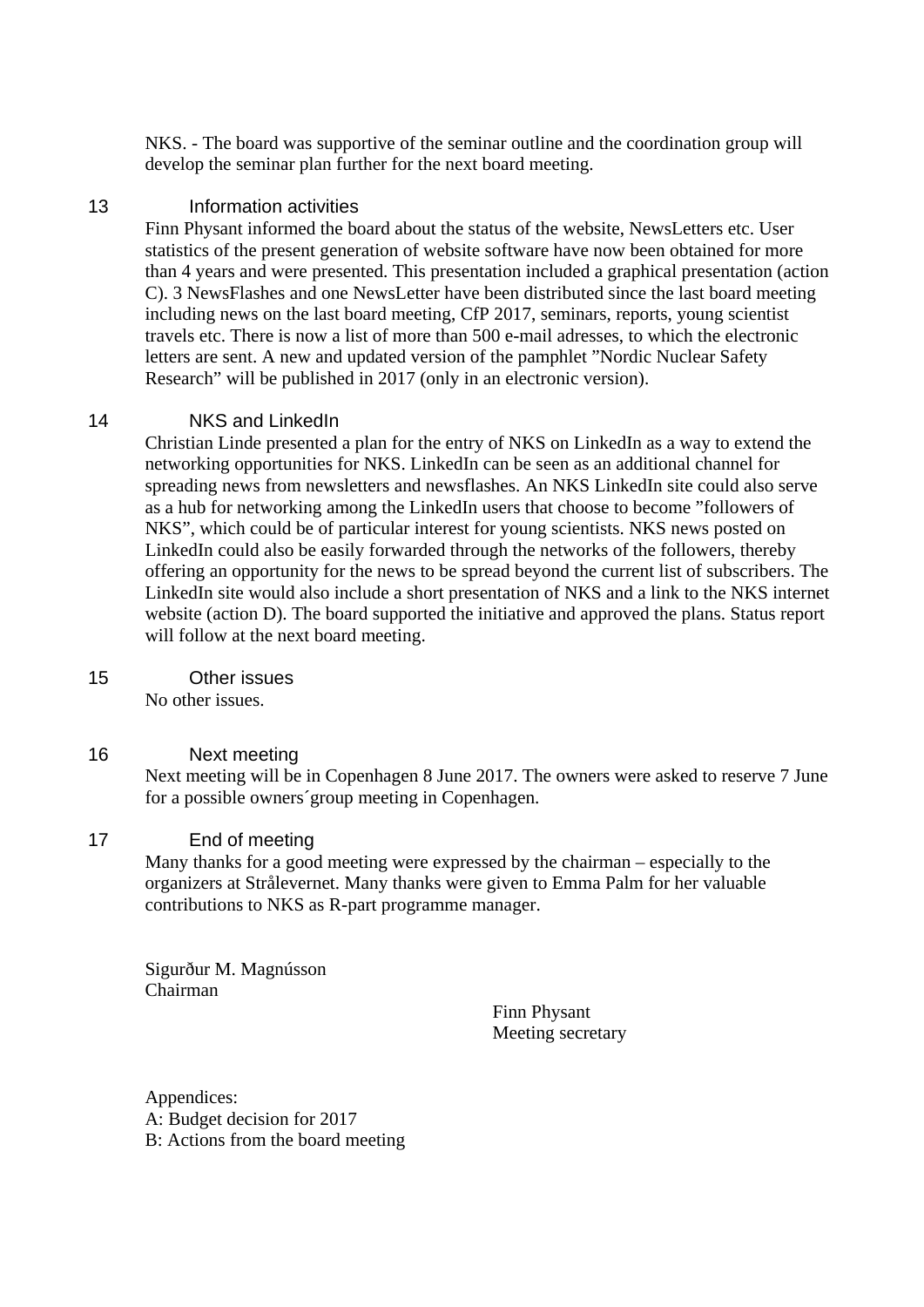### *NKS budget decision for 2017 - 18 January 2017*

| <b>Budgets</b>                            | Budget for 2017 | <b>Budget for</b><br>2017 | <b>Budget for</b><br>2016 |
|-------------------------------------------|-----------------|---------------------------|---------------------------|
|                                           | <b>EUR</b>      | <b>DKK</b>                | <b>DKK</b>                |
| R-part                                    |                 |                           |                           |
| Activities                                | 416.981         | 3.100.000                 | 3.500.000                 |
| Fee PC                                    | 68.600          | 510.000                   | 541.667                   |
| <b>Travels PC</b>                         | 6.725           | 50.000                    | 50.000                    |
| Coordination/Young scientists' travel     | 6.725           | 50.000                    | 100.000                   |
| R total                                   | 499.032         | 3.710.000                 | 4.191.667                 |
| <b>B-part</b>                             |                 |                           |                           |
| Activities                                | 416.981         | 3.100.000                 | 3.500.000                 |
| Fee PC                                    | 68.600          | 510.000                   | 500.000                   |
| <b>Travels PC</b>                         | 6.725           | 50,000                    | 50.000                    |
| Coordination/Young scientists' travel     | 6.725           | 50.000                    | 100.000                   |
| <b>B</b> total                            | 499.032         | 3.710.000                 | 4.150.000                 |
| Seminar 2016                              |                 |                           |                           |
| Seminar 2016                              | 0               | 0                         | 100.000                   |
| Seminar 2016 total                        | $\bf{0}$        | $\bf{0}$                  | 100.000                   |
| Common                                    |                 |                           |                           |
| Common various according to specification | 26.902          | 200.000                   | 250.000                   |
| <b>Common total</b>                       | 26.902          | 200.000                   | 250,000                   |
| <b>Others</b>                             |                 |                           |                           |
| <b>Fee Secretariat</b>                    | 90.794          | 675.000                   | 660,000                   |
| Fee Chairman incl. travels                | 64.565          | 480.000                   | 470.000                   |
| <b>Travels Secretariat</b>                | 1.345           | 10.000                    | 10.000                    |
| Others total                              | 156.704         | 1.165.000                 | 1.140.000                 |
| <b>TOTAL</b>                              | 1.181.669       | 8.785.000                 | 9.831.667                 |
| Expected incomes according to app. 1      | 1.101.647       | 8.190.085                 | 8.661.382                 |
| <b>Surplus</b>                            | $-80.022$       | -594.915                  | $-1.170.285$              |

| Total reserve end of January 2017: ca. EUR:                                                                                                         | 106.900,40    |
|-----------------------------------------------------------------------------------------------------------------------------------------------------|---------------|
| Total reserve end of January 2017: ca. DKK:                                                                                                         | 794.740.37    |
| Old reservations from before 2014, not used, amount<br>to:                                                                                          | 238.045,00    |
| Gain/Loss due to the development in exchange rates<br>2016-2017 ca.:                                                                                | $-95.000,00$  |
| Funding reserved for use in 2016, but not used, will<br>amount to ca.:                                                                              | 330.000,00    |
| Present reserve and surplus                                                                                                                         | 321.695,37    |
| Proposed budget for 2017                                                                                                                            | $-594.914.63$ |
| Any deficits to be covered by the reserve available<br>for the board, which according to the financial status<br>report of 16 December 2016 is ca.: | 916.610,00    |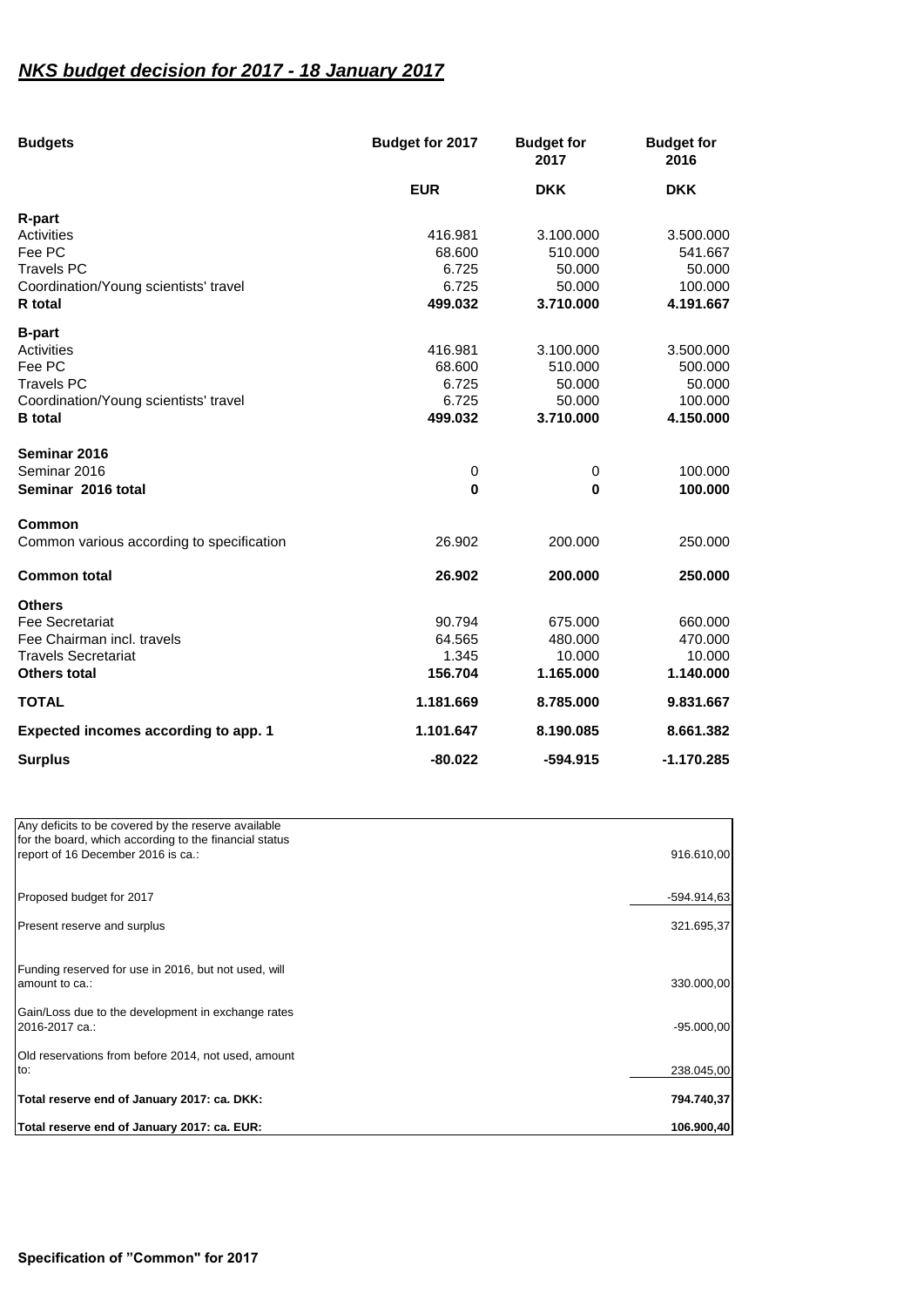|                         | 2017       | 2017       | 2016       |
|-------------------------|------------|------------|------------|
|                         | <b>EUR</b> | <b>DKK</b> | <b>DKK</b> |
| Common                  |            |            |            |
| Reports, materials etc. | 3.531      | 26,250     | 26.250     |
| Postage, fees           | 1.009      | 7.500      | 7.500      |
| Equipment               | 673        | 5.000      | 15.000     |
| Internet                | 9.416      | 70.000     | 90.000     |
| Auditing, consulting    | 8.239      | 61.250     | 61.250     |
| Information material    | 2.690      | 20,000     | 30,000     |
| Various expenses        | 1.345      | 10.000     | 20,000     |
| <b>Common total</b>     | 26.902     | 200,000    | 250,000    |

## *Appendix 1 for budget decision for 2017*

#### **Pledge for funding in 2017 - Incomes**

|                        | <b>Proposal for</b><br>2017 | <b>Proposal for</b><br>2017 | <b>Actual for</b><br>2016 |
|------------------------|-----------------------------|-----------------------------|---------------------------|
|                        | <b>EUR</b>                  | <b>DKK</b>                  | <b>DKK</b>                |
| <b>SSM</b>             | 476.335                     | 3.541.265                   | 3.695.510                 |
| <b>TEM</b>             | 350,000                     | 2.602.040                   | 2.537.250                 |
| <b>BRS</b>             | 50.441                      | 375,000                     | 428.348                   |
| <b>GR</b>              | 24.000                      | 178.426                     | 179.100                   |
| <b>NRPA</b>            | 88.045                      | 654.560                     | 989.528                   |
| <b>Total EUR / DKK</b> | 988.821                     | 7.351.291                   | 7.829.736                 |

| <b>SSM contribution SEK</b> | 4.550.000 |
|-----------------------------|-----------|
| NRPA contribution NOK       | 800.000   |
| <b>BRS</b> contribution DKK | 375.000   |

|                           | <b>EUR</b> | <b>DKK</b> | <b>DKK</b> |
|---------------------------|------------|------------|------------|
| Fortum                    | 26.250     | 195.153    | 195.891    |
| <b>TVO</b>                | 26.250     | 195.153    | 195.891    |
| Fennovoima                | 10.000     | 74.344     | 67.163     |
| IFE.                      | 12.106     | 90.002     | 87.484     |
| Forsmark                  | 13.150     | 97.762     | 98.132     |
| Ringhals                  | 12.000     | 89.213     | 89.550     |
| <b>OKG</b>                | 13.070     | 97.168     | 97.535     |
| <b>Total EUR / DKK</b>    | 112.826    | 838.795    | 831.646    |
| <b>Complete EUR / DKK</b> | 1.101.647  | 8.190.085  | 8.661.382  |

IFE contribution NOK 110000

| Exchange rates 2016/17: |          |
|-------------------------|----------|
| <b>NKS 2017:</b>        |          |
| <b>DKK</b>              | 100.0000 |
| <b>EUR</b>              | 7.4344   |
| <b>NOK</b>              | 0.8182   |
| <b>SEK</b>              | 0,7783   |
| NKS 2016:               |          |
| <b>SEK 2016</b>         | 0.8122   |
| <b>EUR 2016</b>         | 7.4625   |
| <b>NOK 2016</b>         | 0.7761   |
|                         |          |